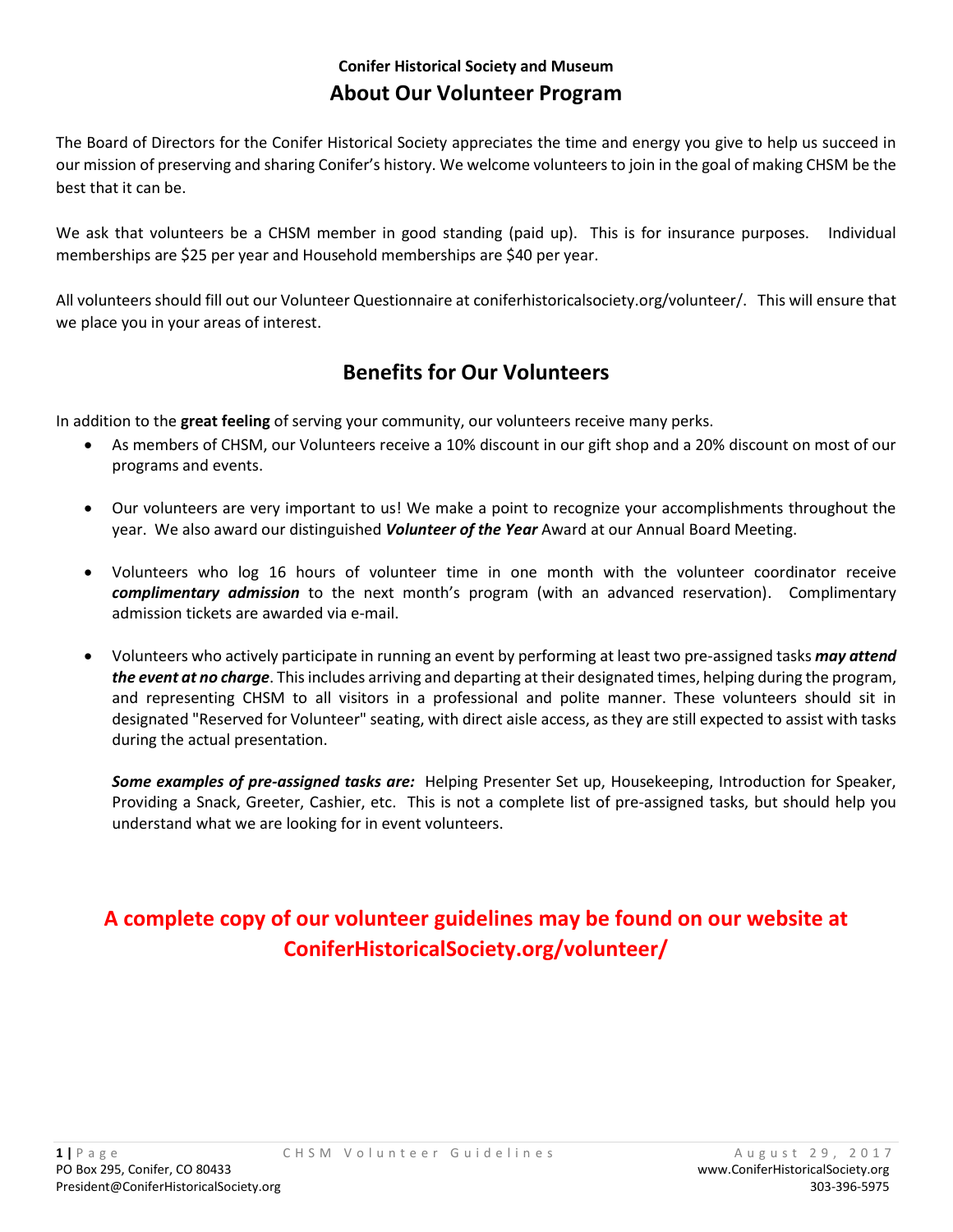### **Conifer Historical Society and Museum Volunteer Guidelines**

#### *Adapted from the American Association for Museum Volunteers (AAMV) Recommended Guidelines*

# **CHSM's Commitment to our Volunteers**

- **1. CHSM ensures that the volunteer program has Board support and resources needed for its success.** (Please note that some elements in this section are given more attention in other parts of this document).
	- **At least one individual has responsibility for coordinating the volunteer program.** For the purpose of this document, this position is referred to as the **V***olunteer Coordinator***.**
	- **The volunteer coordinator ensures that volunteers receive an orientation to CHSM and a handbook and receives training for their position.** This can be done through a private or group meeting for new volunteers. Materials and information given at an orientation should provide basic information so that volunteers are aware of their responsibilities and benefits, as well as the mission, programs, and history of CHSM. Training may be provided by the volunteer coordinator or by a variety of other individuals.
	- **The volunteer coordinator supports the Board with volunteer supervision issues.** When the Board needsto solve problems in working with a volunteer, the volunteer coordinator can assist in finding solutions.
- **2. The Board of Directors identifies volunteer roles that serve CHSM.**
	- **All museum board members have been invited to identify volunteer opportunities.** From the top down, the museum welcomes volunteers to become engaged in its work as appropriate. Board members are encouraged to involve volunteers in supporting and expanding their work.
- **3. Volunteer recruiting is done in a fair manner so that information about volunteer opportunities is accessible.**
	- **Recruitment materials are welcoming to people of diverse ages, socio-economic status and educational background.** Volunteers should reflect the diversity of the community we serve. To encourage diversity, flyers, brochures and website information about the museum volunteer program should be appealing and accessible to a wide demographic group.
	- **All individuals interested in applying to volunteer are provided with position descriptions and application information.** Communication with potential volunteers includes a clear explanation of the application process. Position descriptions allow candidates to understand the duties of a volunteer position, time commitment expected, etc.
	- **Applications and interviews are designed to collect information allowing evaluation of skills and qualifications identified on a position description.** Applications may ask about previous volunteer and work experience, education completed, and motivation for volunteering, specific expertise or skills, hobbies and interests, etc. Interviews help to determine a variety of other qualities important in matching a volunteer to a job such as interest level and enthusiasm, understanding of their volunteer role and oral communication skills.
	- **Applications and interviews do not collect information that can be used in a discriminatory manner.** Information not collected includes: specific age, race or ethnic origins, socio-economic status, sexual orientation, etc.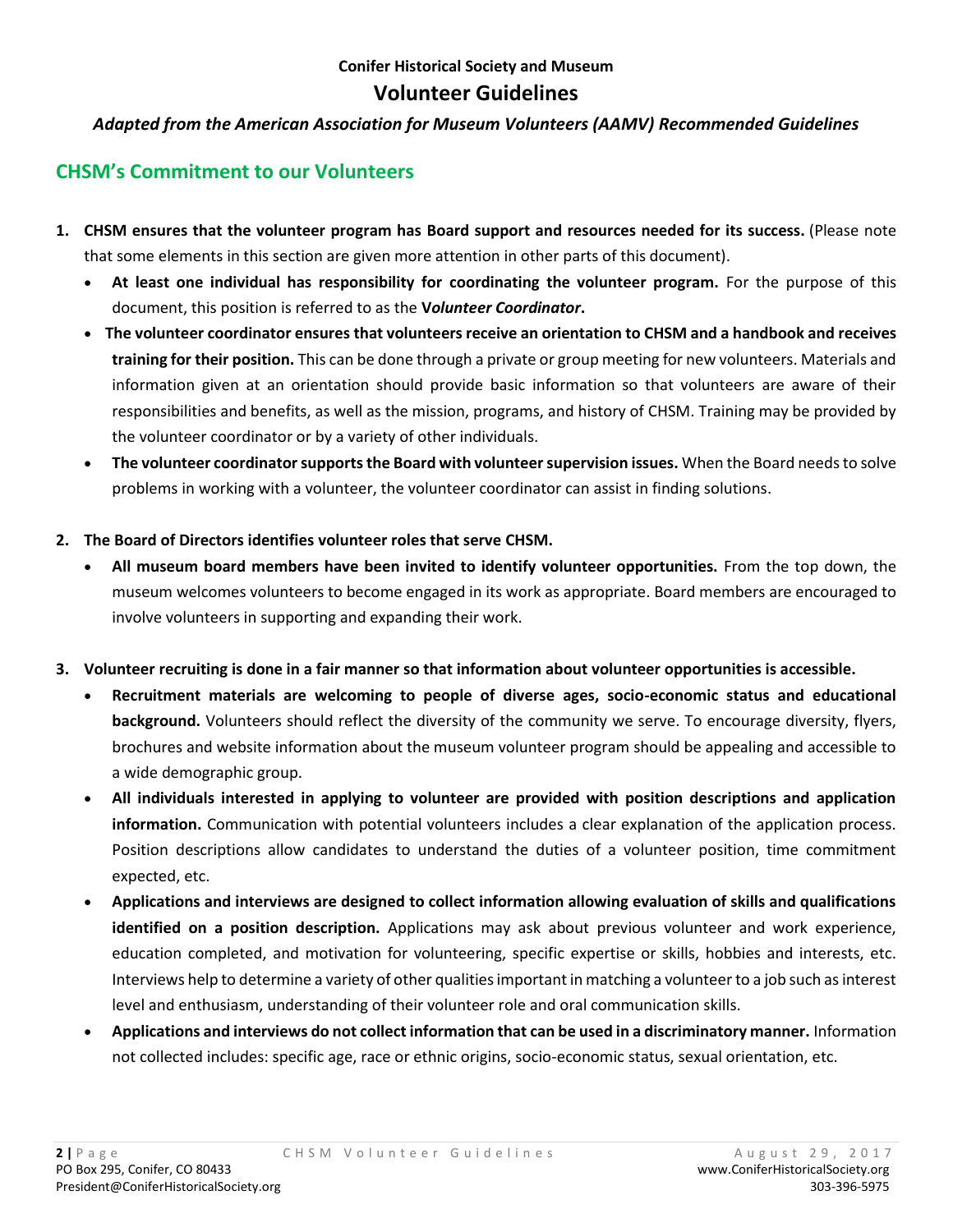#### **4. All volunteers receive an orientation to the museum.**

- Orientation may include a tour of the museum, introduction to the board and site-specific policies and procedures, etc.
- All volunteers receive a copy of this handbook.
- **5. All volunteers receive training that prepares them to perform their work to the best of their abilities.**
	- **Training can be formal classes or on-the-job training supplemented with media or print materials.** Training can include an introduction and orientation using materials such as a volunteer handbook and other printed handouts and guides. Visual media can include movies, PowerPoint, web-based links, forums, etc.
	- **Customer service training is provided for volunteers who work with visitors.** Customer service training may include how to interact with a large group of visitors (example: school groups), how to handle a dissatisfied visitor or a missing child, etc.
	- **Additional training and enrichment opportunities are provided.** Additional training can include seminars or new materials on changing exhibit content, new museum protocol, emergency response training, working with people with disabilities or special needs, etc.

#### **6. Communication between the Board and volunteers is effective and frequent.**

- Information provided to volunteers ensures that they have up to date information on museum events and changes.
- Volunteers are given opportunities to ask questions, express ideas, and make suggestions to advance the mission of the museum.

# **7. CHSM helps volunteers to continue to learn while offering them the opportunity to give feedback and contribute ideas.**

- **The Volunteer Coordinator is trained to supervise volunteers.** This includes training on basic supervisory skills, an introduction to the volunteer program, knowledge of procedures and responsibilities for volunteers, familiarity with position descriptions, etc. The volunteer coordinator is trained to provide constructive suggestions for needed improvements, as well as positive reinforcement of excellence.
- **CHSM encourages teamwork and a friendly volunteer environment.** This encourages the simple use of "hello", "please", "thank you", etc. between volunteers, Board Members, and visitors. Teamwork is encouraged in careful scheduling and delegation of work so that all volunteers share more basic tasks and also have the opportunity to do more interesting tasks. Teamwork can be encouraged by allowing volunteers to assist in planning, decisionmaking, and program development in the area in which they work.

#### **8. Volunteers are recognized and appreciated for their work.**

- **Volunteers, Board Members and the wider community are made aware of volunteer contributions.** This can be through events such as a recognition dinner, e-mail or written communication, recognition of volunteers in annual reports, a plaque on the wall of the museum, or press releases on volunteer accomplishments, etc.
- **Volunteers are encouraged to advance in responsibilities and take on leadership roles when appropriate.**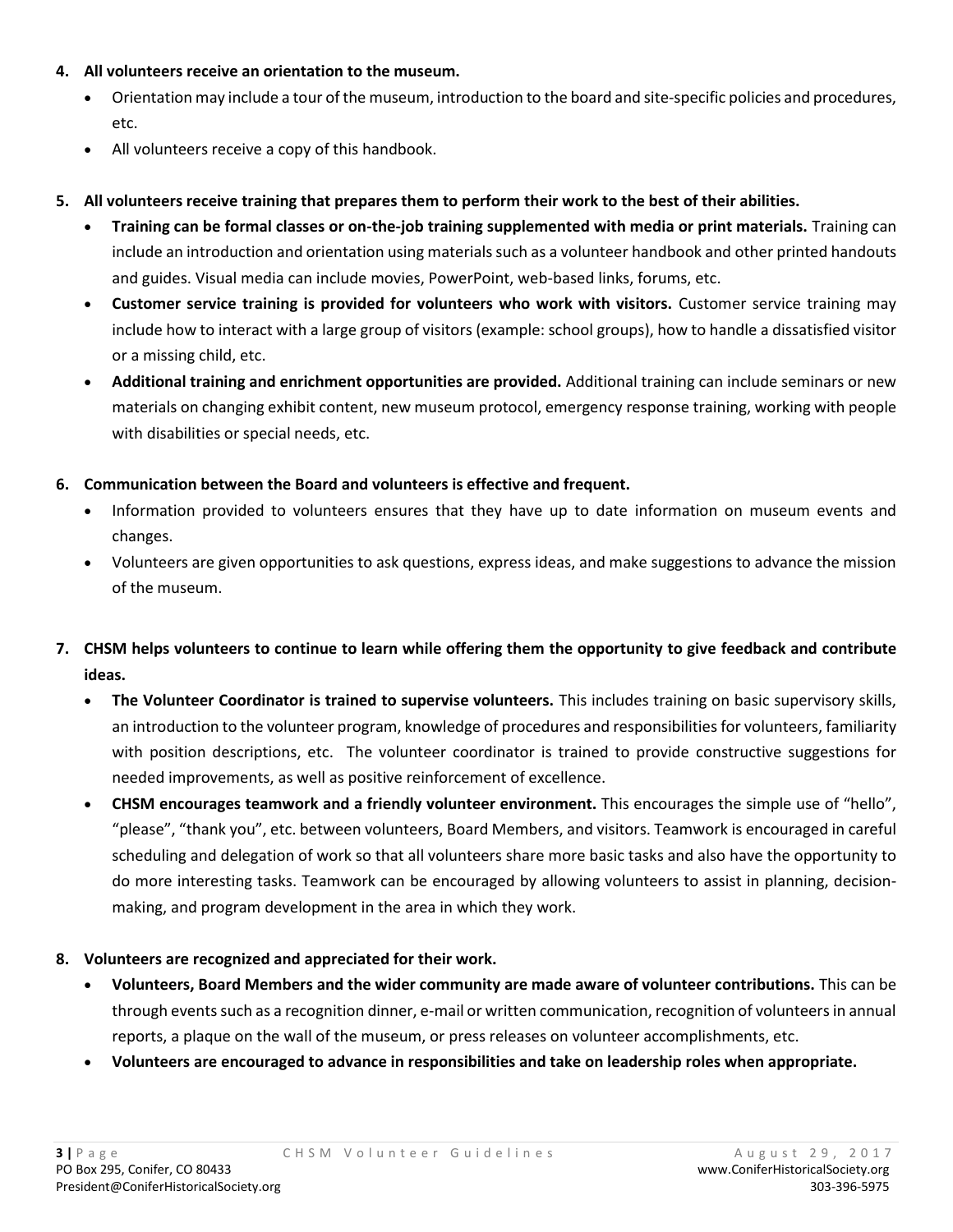- **9. Accurate records are kept to show the scope and breadth of the volunteer involvement in the life of CHSM.**
	- **Reports are provided to the Board of Directors** that document how volunteer support is essential to the accomplishment of specific projects and programs.
	- **Records may include:** number of volunteers, number of hours contributed on individual and aggregate basis for monthly, annual or per project.

#### **10. Risk management is in place.**

• **Accident and liability insurance is provided to cover volunteers when appropriate for CHSM.** Accident and liability insurance can cover emergency medical care for volunteers or law suits that may arise as a result of volunteer action.

# Annual Statement of Affirmation

# **for directors, principal officers**

# **and members of any committee**

### **with governing board delegated powers**

I affirm that I have read the Conifer Historical Society and Museum Volunteer Guidelines. I affirm that I understand the guidelines and agree to comply with the guidelines. I also understand that the Conifer Historical Society and Museum is charitable and in order to maintain its federal tax exemption it must engage primarily in activities which accomplish one or more of its tax-exempt purposes.

Signature and Name

Title

Date